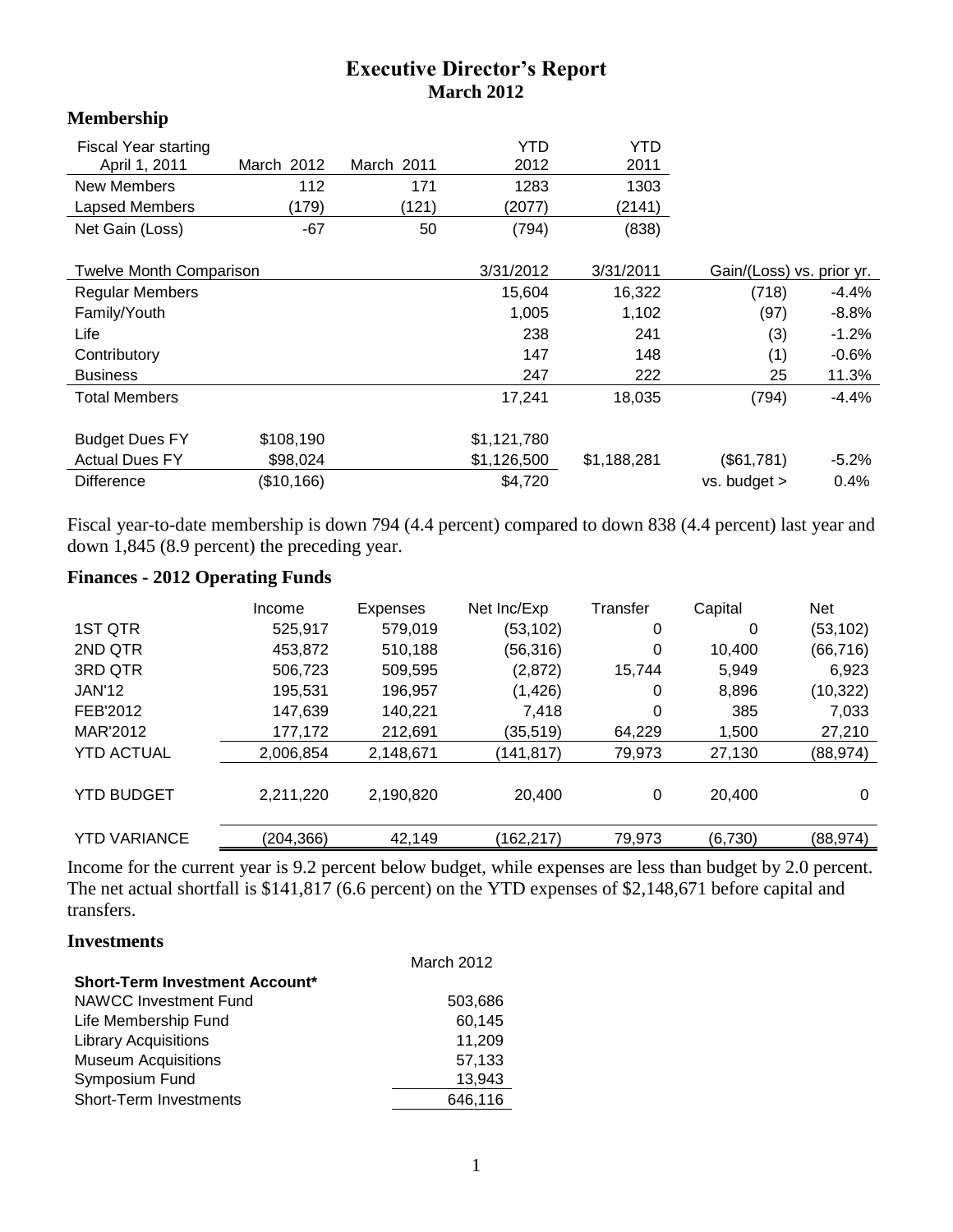| Long-Term Investment Account *      |           |
|-------------------------------------|-----------|
| Heritage Fund                       | 16,074    |
| Museum Endowment Fund               | 344,905   |
| Museum & Library Investment Fund    | 713,133   |
| Library & Research Center Endowment | 99.764    |
| <b>School Endowment</b>             | 181,341   |
| <b>Pritchard Fund</b>               | 35,654    |
| Midwest Scholarship Fund            | 44,321    |
| Long-Term Investments               | 1,435,192 |
|                                     |           |
| <b>Total Investments</b>            | 2.081.308 |

\*Consolidated Long-Term funds balance-Individual named account balances calculated

The current values on investments reflect paper gains and losses due to market fluctuations. Because most of our fixed income investments are held to maturity, actual gains and losses will only occur at maturity or when an investment is sold.

#### **Museum – Noel Poirier, Museum Director**

The Museum's admission revenue for March was \$3,010. Visitation for March was 820, including 18 NAWCC members (2.2 percent). NAWCC Store sales for March were \$4,283. March 2012's visitation exceeded the month's average visitation for the last five years. The Museum hosted an event for Lancaster General Hospital this month. The Museum received a letter from the AAM Accreditation Commission on the recent submission of the Museum's accreditation tabling progress report. We expect the Museum's final report to be presented to the Accreditation Commission in July 2012.

The Museum's online searchable collection database recorded 1,841 searches via the database's website for the month. The Museum continues working with the Bavarian National Museum to arrange for the repatriation of a clock, recently bequeathed to the Museum, which was acquired under questionable circumstances during World War II. The Museum Curator has once again begun the process of examining objects in the collection that are duplicates of existing better items, are not complete enough for exhibition, or are poor study examples so that a list of possible deaccession items can be created. The Gallet Guest Curator of Wristwatches, Adam Harris, will start on April 3.

The Museum staff began the installation of 2012's exhibit on the role of timekeeping and sports. The Museum also received a feature article (and television news segment) in the local Lancaster media soliciting timepieces from local veterans and their families for the upcoming exhibit on the timepieces of service personnel. The Museum also took part in the filming of a documentary for WGBH (Boston's PBS station) that will feature the Engle Clock and the Museum.

The Museum and Library are continuing to work on the Hamilton Watch collaboration project. Hamilton has posted their "virtual museum" website with a logo and link back to the NAWCC. The website content will continue to be added. I thank Nancy Dyer, Sara Dockery, and the Library volunteers for their work in assisting Hamilton. The Museum Director received the first donation for the new (and soon to be publicized) Friends of the Collection donor program. The donor will be featuring his donation on his blog and will also challenge other NAWCC members to donate.

### **Library and Research Center - Sara Butler Dockery, Library & Archives Supervisor**

This month the first of the archival collections was added to our PastPerfect catalog. Once we have a station where he can work, our intern, Michael, will begin training with the program and adding collections himself. He is doing well and learning a lot about the history of the NAWCC as he processes collections and identifies subject headings.

Answering the questions posed by members and some non-members continues to be a focus for the Library staff. This month we answered 145 requests from simple questions such as a recommendation for appraisal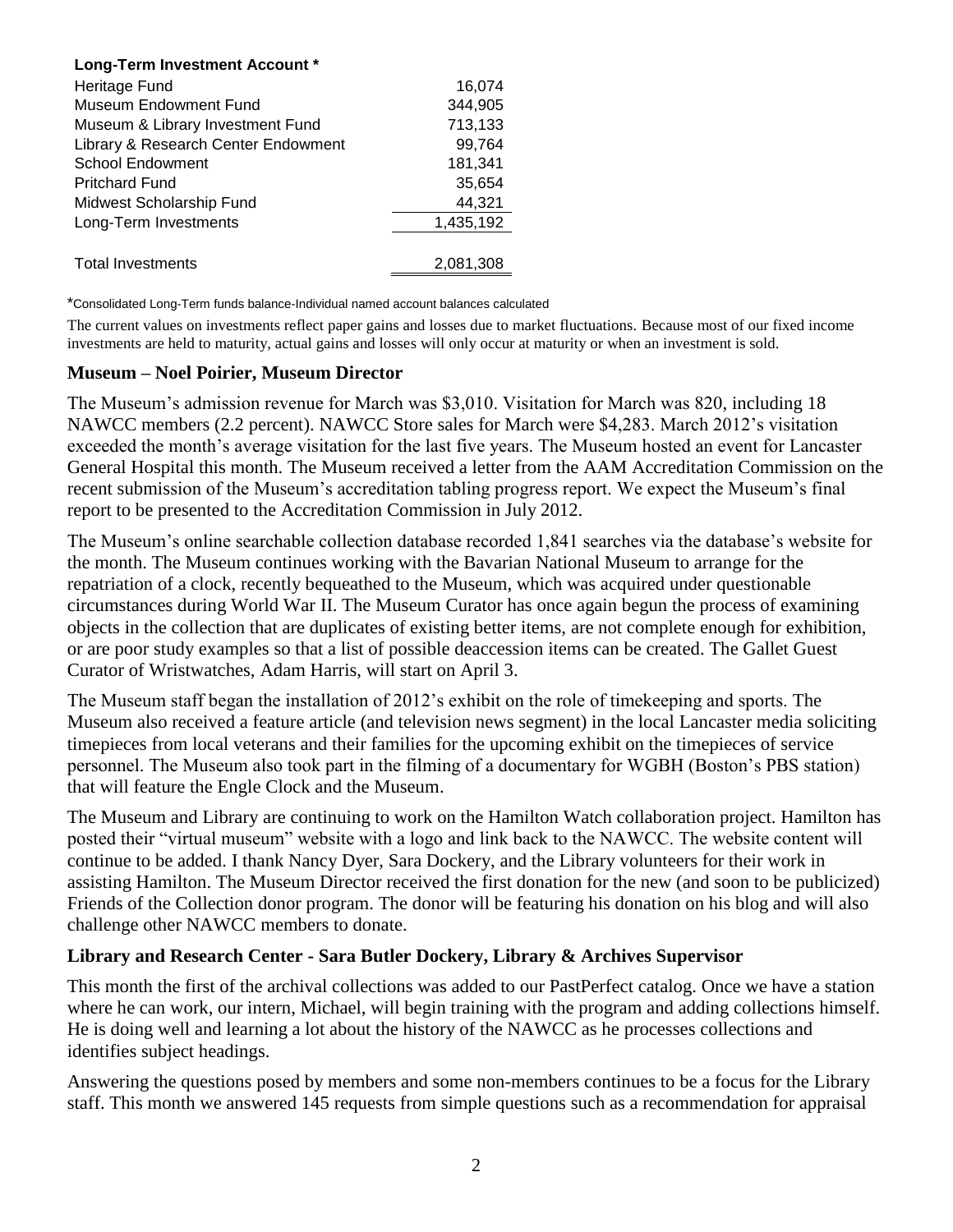services to more complicated watch and clock identifications. Since we revamped the fees and process for non-member questions, we have had four paid requests.

I also picked up where Sharon left off in cataloging the vertical file folders. While this is a slow process, it has given me a chance to familiarize myself with horological terms and names. It has also allowed me to work with the subject headings used in our catalog and take some time to clean up typos as I find them.

## **Education/Volunteers – Katie Knaub, Education Director**

We continue to work on the Time Out! exhibit, coordinating pickup dates for loan material and gathering visual material for the exhibit. We had several school groups this month and conducted those programs with the assistance of our volunteers. We set up the online registration process for the 2012 Symposium and handled several inquiries from other chapters interested in using the online registration system as part of their regional registration. We assisted the Program Committee in updating the speaker's booklet information for this year because it had not been updated since 2009. We are still coordinating materials for the three appraisal workshops this spring and handling registrations for this workshop and other weekend workshops. We hired a new gallery attendant and have trained him for the position.

We communicated with students who had applied to the School of Horology about financial aid packages and how to submit their FAFSA to other schools for consideration.

We placed in the Museum a new student volunteer who needs to complete community service hours as part of her graduation requirement. We also interviewed a new volunteer who is interested in becoming a Museum guide/special events volunteer. She will begin shadowing current volunteers as part of her training. We also updated volunteer listings on volunteermatch.com. Total Volunteer Hours for March: 677

We held the spring Family Sleepover Program on March 2-3, and 36 attended. We have altered some of the fall programming dates to take into account maternity leave for myself. We continue to work on the Derby Day event for the opening of the Time Out exhibit with our intern's assistance.

### **Publications - Diana DeLucca, Editor**

The May *W&C Bulletin* was sent to the press on March 27. The May issue features six longer articles, continues Bob Frishman's Horology in Art series, and debuts Fred Freidberg's Fantastic Finds and Related Tales. Articles for future *Bulletin*s continue to be received, reviewed and peer reviewed, and processed.

For the *Mart & Highlights* custom emails, Constant Contact group emails, and letters were sent to past advertisers—regionals, auction houses, and members—to encourage advertising in the May issue. An email blast to over 350 potential advertisers—dealers and auctioneers—was developed and sent. This was the second email of this type sent in 2012, with over 150 additional companies included with this one. Four advertising swaps were made with other horological organizations/periodicals—the BHI, the AWCI, *Clocks Magazine*, and the AHS. These ads will be featured in the May *Mart & Highlights*.

Richard Watkins' *Watch Collecting for the Beginner* was sent to Lightning Source press, the proof copy was approved, and 250 copies of the book were ordered for promotion to members in the *Mart & Highlights* and on our website. A compilation of articles by Ed Sowers was organized: this brings together approximately 25 original repair and restoration articles. Permissions and digital files from Steven Conover and the AWCI were obtained for this project.

Additions were made to the Watchdig database, highlighting the new watches at Baselworld 2012. The join page design was handed off to IBC. The new donate pages were made live. A new "advertising opportunities" area is in process; this area will bring together all NAWCC advertising and sponsorship opportunities. Press releases, *eHappenings*, etc., were proofed and copyedited as received. The three-part application form was reviewed and sent to the press. A homeschool flyer was updated for the Museum.

### **Information Services – Kevin Osborne, IS Director**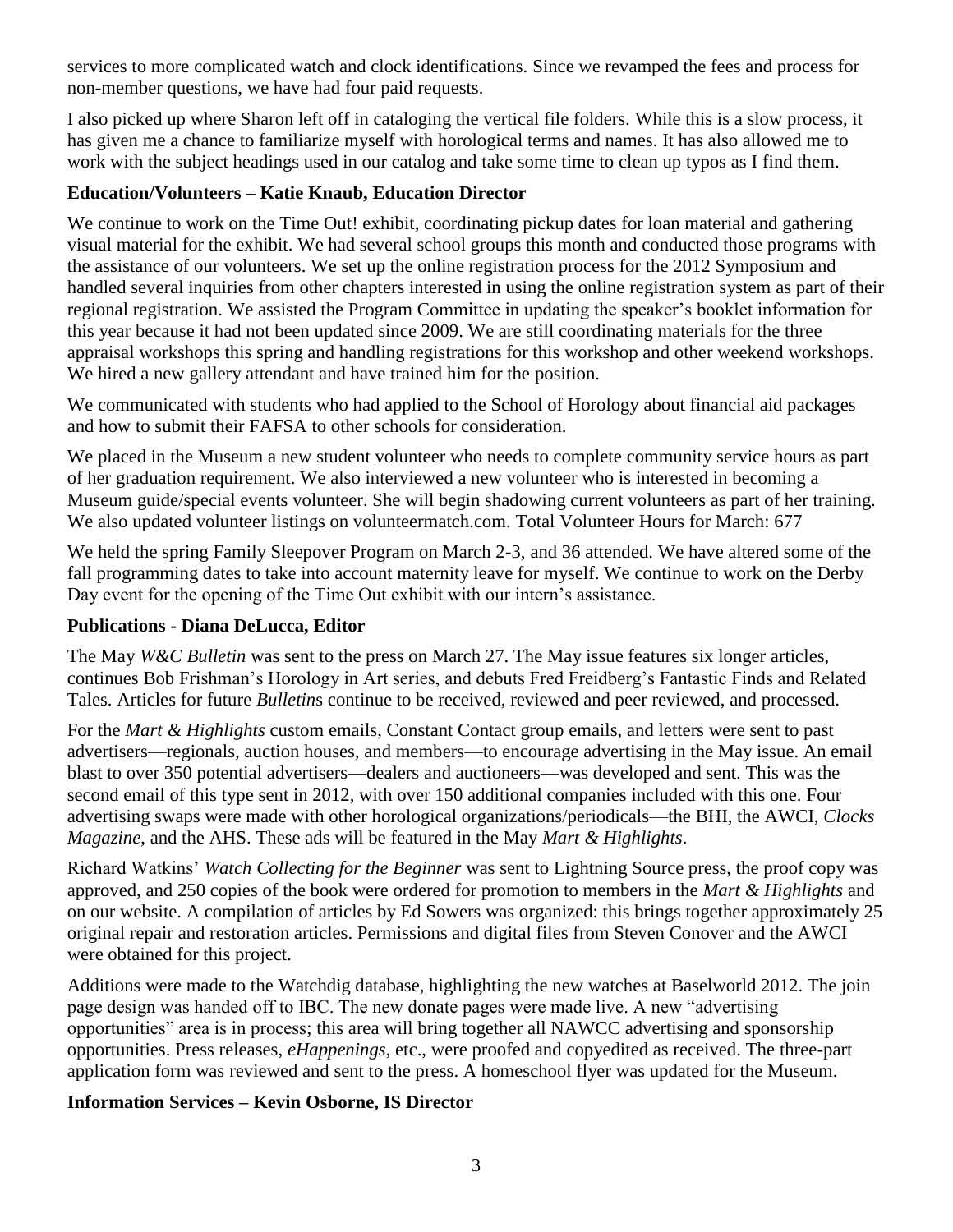We have a consultant working to reconfigure our website servers to run more efficiently. This was prompted by some of the problems we have been experiencing accessing the Message Board. We have reconfigured one of the web servers to run MySQL and handle all the data from the websites. We then moved all the websites over to that server in preparation for reconfiguring the primary webserver. Once the primary web server is reconfigured, we will move the websites back to that server. This will give us the opportunity to proceed with updating the software that runs our websites. All of the actual database processing will then take place on the MySQL server. This should enhance access to and use of the various NAWCC website resources.

Working in conjunction with Hamilton, we have received audiovisual equipment from Hamilton. We have used this equipment to convert the Hamilton Oral History audio and videotape recordings to a digital format. Hamilton will be using some of these digitized recordings in their exhibit in New York. We also have produced DVDs for the Library from these digitized recordings as well as flash files that we will be putting up on the website for our members to view.

We finally received the printers from HP's Gifts-in-Kind program. This enabled us to replace a number of 12-year-old HP LaserJet 5 and 6 printers with brand new more efficient printers. We were able to provide six staff members with the new printers.

We updated the CA antivirus program that we use on our servers and PCs here in Columbia from version 8 to a new version 12. We will be rolling it out to all the local PCs next month.

### **Communications – Markus Harris, Communications Director**

Communications edited and maintained NAWCC websites and online resources, providing individual customer service advice via phone and email. Chapter newsletters were printed, mailed, and invoiced for Chapters 83, 1, and 3. Department sent an ad to Engle Printing for inclusion in the *Susquehanna Chamber Directory*. Sent email newsletters and targeted Constant Contact mailings on multiple topics, including special member notification regarding the School of Horology. Communications also mailed promotional materials to chapters in support of regional meetings and events and wrote press releases for the Time Out! special exhibit and April Calendar of Events. Sent out a special press release for the Kentucky Derby Museum event, with accompanying photo, to area media. Communications Director completed Paypal donations page tie-in for use by Association websites. Web team worked in advance on website upgrade, adjusting menus into easier-to-use format and preparing for imminent upgrade of Joomla software and server storage requirements. Composed and sent additional letter to government officials making them aware of Hamilton Anniversary reunion being held here in September. Submitted photos to *Lancaster County Magazine* to promote Time Out! Exhibit and then followed up contact with former Hamilton employees for Hamilton reunion.

Communications contacted athletic director for Columbia Schools for the loan of objects for Time Out! exhibit, made calls to investigate possible restaurants for Board dinners at National Convention (resulting in reservations at two Pasadena restaurants), and planned staff St. Patrick's Day lunch (sign-up, decorating and setup, ordering, and food pickup). Sent email to past and prospective Hops 'N' Clocks vendors already (resulting in four new breweries), contacted Bube's Brewery to plan School's graduation dinner (now put on hold), sent info on *Titanic* event to contacts at targeted local regional media outlets. Communications also collaborated with Hamilton to prepare the Save the Date card and sent updated events schedule to Susquehanna Valley Chamber to be included in their upcoming newsletter.

# **School of Horology – Jim Michaels, School Director**

Classes continued for the month of March with W-900: Making Parts and Restoration, W-1000: Chronographs, C-1000: Machine Tools and Construction, and C-1100: Miscellaneous Clock Movements. The Watch Program had one extra student for W-1000: Chronographs.

The SOH service center has had a steady stream of watch and clock repair work. Repair receipts April-March were \$81,542, compared to \$51,534 for the same period last year.